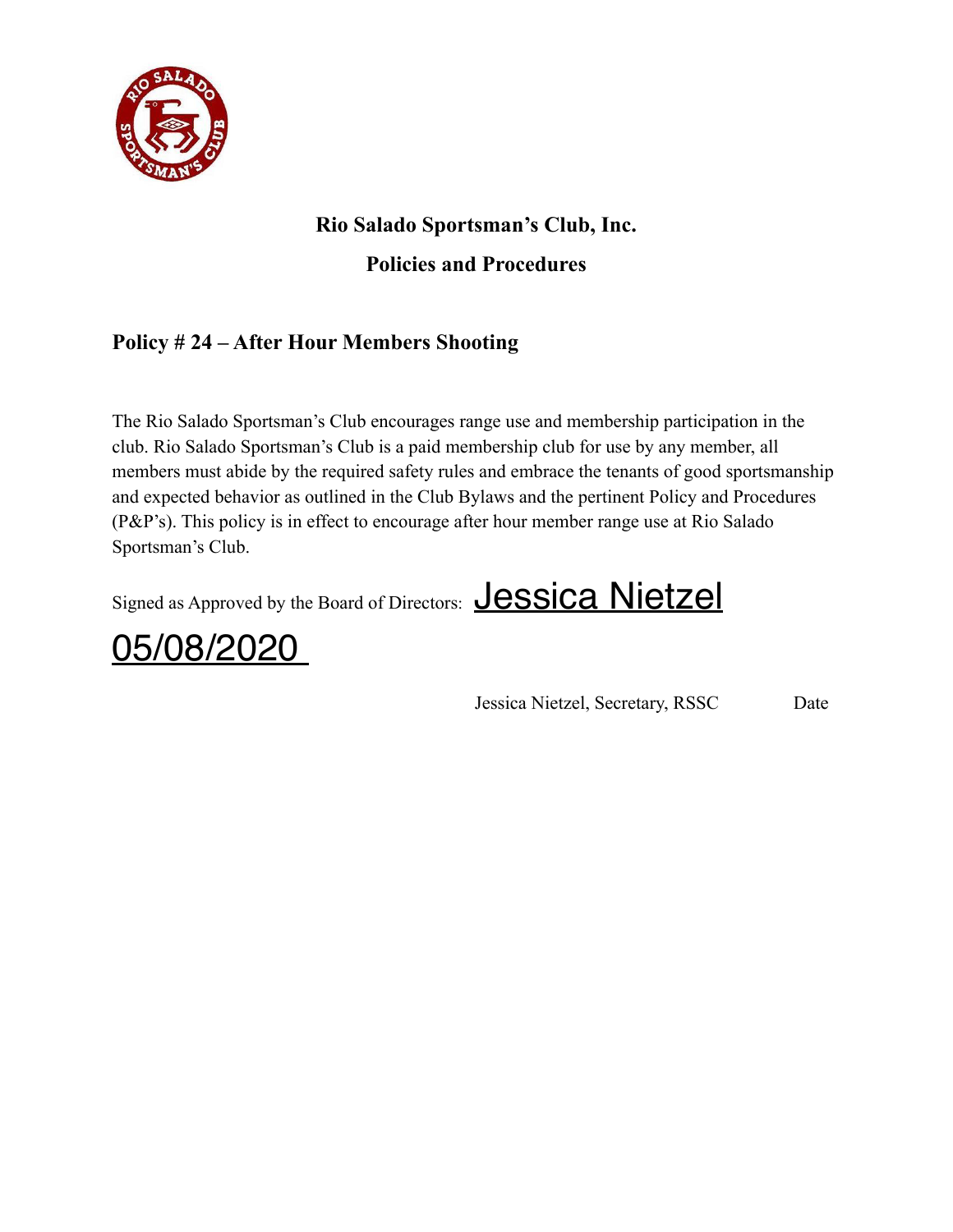### **Procedures – After Hour Members Shooting**

It is the policy of the Rio Salado Sportsman's Club (RSSC) to allow after hour member shooting Monday - Friday from 5PM to 9PM. An RSSC Range Safety Officer (RSO) shall be present for after hour member shooting and shall be responsible for the safety and compliance of this policy and procedure. This Policy and Procedure DOES NOT apply to the Public Range or the Shotgun Area/Range. Rio Salado Sportsman's Club members shooting after hours shall comply with the following rules:

1. All persons on RSSC property must abide by the rules posted at the Main Range and the Safety Rules posted at each range. Violators may be asked to leave for non-compliance.

2. All persons shooting after hours shall be members of Rio Salado Sportsman's Club.

3. Before setup or shooting, every member must sign in at the Main Range or scan your RFID card at the Range you are using..

4. Non-Members of Rio Salado Sportsman's Club are not permitted to shoot during the after hours shooting. Non-qualified members of Rio Salado Sportsman's Club are not permitted to join as guests of qualified members during the after hours shooting. This does not apply to Division Matches, Benefit Events or Commercial User Groups.

5. All persons shooting after hours shall have (AH) stamped on their member badge in addition to their range privileges for the range they are shooting on, specifically Pistol Bay (PB), High Power (HP) or Small Bore (SB) identified on their Members Badge. Pistol Bay (PB) privileges are applicable to the Training Bay (TB) shooting area as an overflow to the Pistol Bays. This does not apply to Division Matches, Benefit Events or Commercial User Groups.

9. Members with range privileges interested in after hour member shooting shall initial, sign and pay for the attached after hours agreement before shooting after hours outside of a sanctioned event. A Division Director or Executive Officer shall also sign and date the range specific agreement.

10. Approved members will pay \$25 at the time they submit their completed and signed after hours agreement. "AH" will be printed on the Member's badge or entered into the RFID Data Base after the range specific agreement has been initialed, signed and paid for by the member.

11. To retain the (AH) designation on their RSSC Membership badge,or RFID Card the member will pay \$25 annually in addition to the cost of membership at the time of renewal.

12. Monday - Friday 5PM - 9PM an RSSC RSO may ask any member to show their member's badge with the appropriate range privilege designations verifying compliance with this P&P. Any person without the appropriate RSSC membership badge designations will be asked to leave the premises.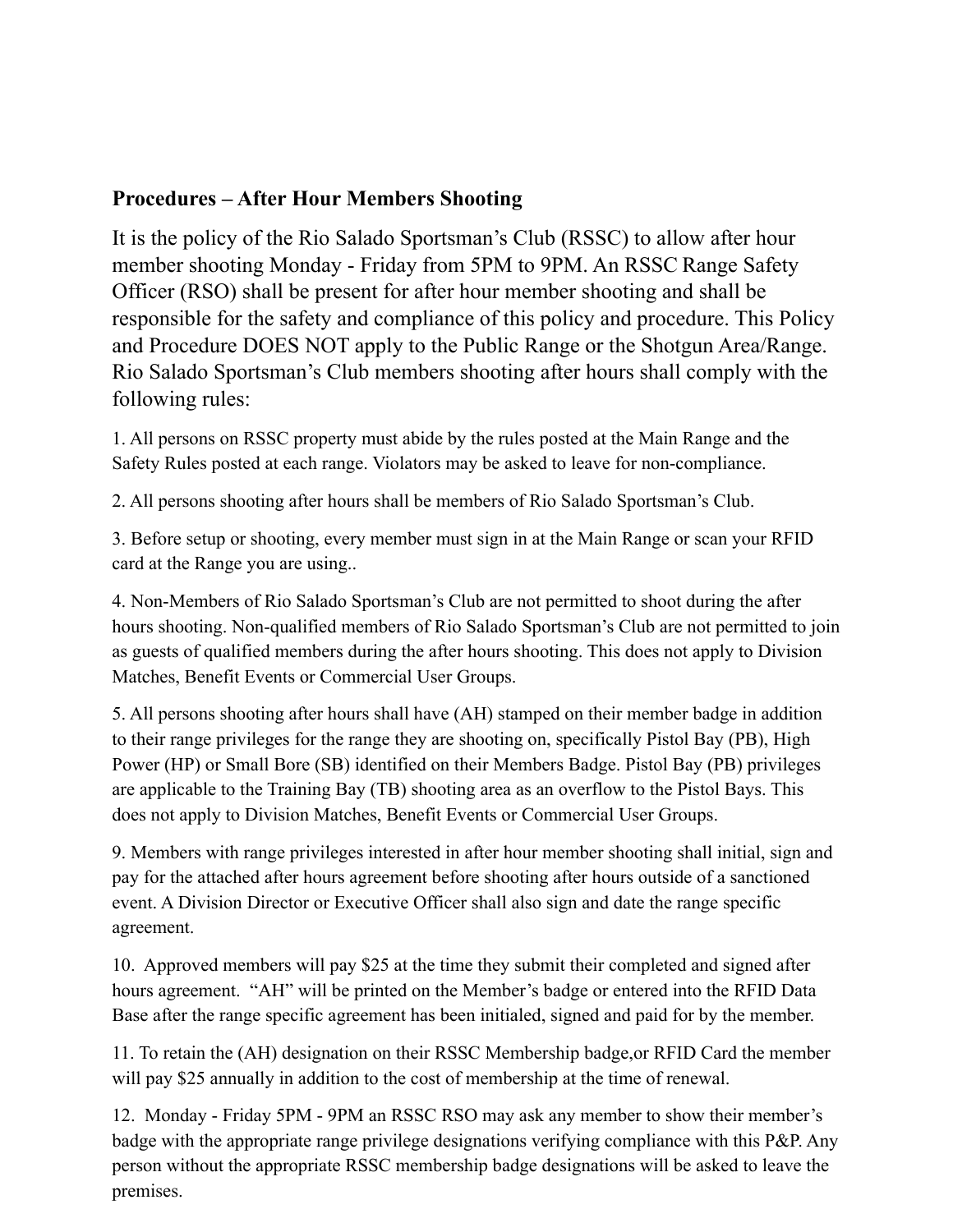# **After Hour Shooting Agreement**

#### **Pistol Bays (PB), High Power (HP), Small Bore (SB) and Training Bays (TB)**

To encourage range use and membership participation in the club, Rio Salado Sportsman's Club members agree to abide by the required safety rules. They also must embrace the tenants of good sportsmanship and expected behavior as outlined in the Club Bylaws and the pertinent Policy and Procedures (P&P's).

#### **Initial**

I am a current member in good standing at Rio Salado Sportsman's Club.

I have PB, HP  $\&$  or SB range privileges.

I am aware of and I agree to all RSSC Safety Rules including any range specific safety rules and procedures.

I must sign in at the Main Range in the After Hour Log book BEFORE setting up or Scan my RFID before shooting. I understand there is no exception to this rule.

I acknowledge that "After Hours Privilege" means that I will only shoot between 5PM and cease fire no later than 9PM Monday - Friday. This does not include RSSC Matches, Benefit Events, 3rd Party nor Commercial User Group classes/events.

I acknowledge that Non-Members of RSSC are prohibited from shooting after hours, including other RSSC members that do not have AH on their badge. (not applicable to RSSC Matches, Benefit/3rd Party Events or Commercial User Groups)

I agree not to bring any GUESTS after hours. (not applicable to Division Matches, Benefit Events or Commercial User Groups)

I understand that it is MY responsibility to verify range availability, by checking the RSSC Events Calendar for applicable range use after hours.

I am aware that this is a privilege and that if I abuse this privilege, after hour shooting access AND my range specific privileges will be forfeited.

I agree to pay \$25 now and I understand that if I choose to keep the After Hours Privilege that I must pay \$25 annually along with my RSSC membership renewal.

| Printed Name of Member                                 | RSSC Member # |
|--------------------------------------------------------|---------------|
| Signature of Member                                    | Date:         |
| Printed Name of Division Director OR Executive Officer |               |